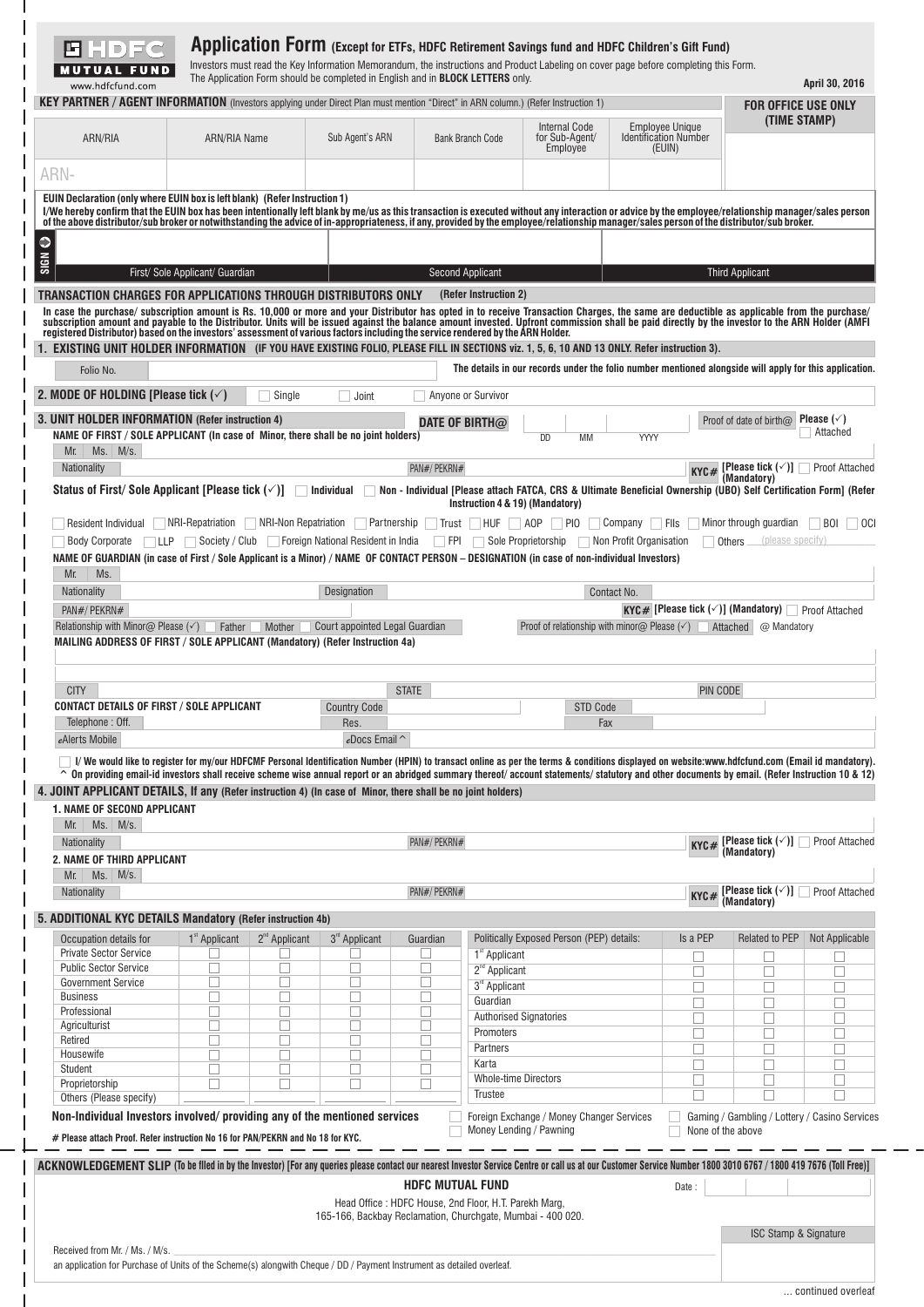| 5. ADDITIONAL KYC DETAILS, If any (Refer instruction 4b) Contd.                                                                                                                                                                                                                                                                                                                                 |                |                                          |                                                     |            |                                           |                                                                                                                                                                                                          |                         |          |                         |          |
|-------------------------------------------------------------------------------------------------------------------------------------------------------------------------------------------------------------------------------------------------------------------------------------------------------------------------------------------------------------------------------------------------|----------------|------------------------------------------|-----------------------------------------------------|------------|-------------------------------------------|----------------------------------------------------------------------------------------------------------------------------------------------------------------------------------------------------------|-------------------------|----------|-------------------------|----------|
| Gross Annual Income Range (in Rs.) 1 <sup>st</sup> Applicant 2 <sup>nd</sup> Applicant 3 <sup>rd</sup> Applicant                                                                                                                                                                                                                                                                                |                |                                          |                                                     | Guardian   |                                           | Gross Annual Income Range (in Rs.) 1st Applicant 2 <sup>nd</sup> Applicant 3 <sup>rd</sup> Applicant                                                                                                     |                         |          |                         | Guardian |
| Below 1 lac                                                                                                                                                                                                                                                                                                                                                                                     | ⊔              |                                          |                                                     |            | 10-25 lac                                 |                                                                                                                                                                                                          |                         |          |                         |          |
| $1-5$ lac                                                                                                                                                                                                                                                                                                                                                                                       | $\Box$         | □                                        | $\overline{\phantom{a}}$                            | □          | 25 lac- 1 cr                              |                                                                                                                                                                                                          | $\Box$                  | □        | $\Box$                  | $\Box$   |
| 5-10 lac                                                                                                                                                                                                                                                                                                                                                                                        | $\Box$         | П                                        | П                                                   | □          | $>1$ cr                                   |                                                                                                                                                                                                          | □                       | П        | П                       | $\Box$   |
| OR Networth in Rs. (Mandatory<br>for Non Individual) (not older<br>than 1 year)                                                                                                                                                                                                                                                                                                                 |                |                                          |                                                     |            |                                           |                                                                                                                                                                                                          | as on                   | DD<br>МM | YYYY                    |          |
| 6. FATCA & CRS INFORMATION (for Individual including Sole Proprietor) (Self Certification) (Refer instruction 4)                                                                                                                                                                                                                                                                                |                |                                          |                                                     |            |                                           |                                                                                                                                                                                                          |                         |          |                         |          |
| The below information is required for all applicant(s)/ guardian                                                                                                                                                                                                                                                                                                                                |                |                                          |                                                     |            |                                           |                                                                                                                                                                                                          |                         |          |                         |          |
| Address Type: Residential or Business Residential Business Registered Office (for address mentioned in form/existing address appearing in Folio)                                                                                                                                                                                                                                                |                |                                          |                                                     |            |                                           |                                                                                                                                                                                                          |                         |          |                         |          |
| Is the applicant(s)/guardian's Country of Birth / Citizenship / Nationality / Tax Residency other than India?                                                                                                                                                                                                                                                                                   |                |                                          |                                                     |            |                                           |                                                                                                                                                                                                          | $\Box$ Yes<br>$\Box$ No |          |                         |          |
| If Yes, please provide the following information [mandatory]                                                                                                                                                                                                                                                                                                                                    |                |                                          |                                                     |            |                                           |                                                                                                                                                                                                          |                         |          |                         |          |
| Please indicate all countries in which you are resident for tax purposes and the associated Tax Reference Numbers below.                                                                                                                                                                                                                                                                        |                |                                          |                                                     |            |                                           |                                                                                                                                                                                                          |                         |          |                         |          |
| Category                                                                                                                                                                                                                                                                                                                                                                                        |                | <b>First Applicant (including Minor)</b> |                                                     |            |                                           | Second Applicant/ Guardian                                                                                                                                                                               |                         |          | <b>Third Applicant</b>  |          |
| Place/ City of Birth                                                                                                                                                                                                                                                                                                                                                                            |                |                                          |                                                     |            |                                           |                                                                                                                                                                                                          |                         |          |                         |          |
| Country of Birth                                                                                                                                                                                                                                                                                                                                                                                |                |                                          |                                                     |            |                                           |                                                                                                                                                                                                          |                         |          |                         |          |
|                                                                                                                                                                                                                                                                                                                                                                                                 |                |                                          |                                                     |            |                                           |                                                                                                                                                                                                          |                         |          |                         |          |
| Country of Tax Residency#                                                                                                                                                                                                                                                                                                                                                                       |                |                                          |                                                     |            |                                           |                                                                                                                                                                                                          |                         |          |                         |          |
| Tax Payer Ref. ID No ^                                                                                                                                                                                                                                                                                                                                                                          |                |                                          |                                                     |            |                                           |                                                                                                                                                                                                          |                         |          |                         |          |
| <b>Identification Type</b><br>[TIN or other, please specify]                                                                                                                                                                                                                                                                                                                                    |                |                                          |                                                     |            |                                           |                                                                                                                                                                                                          |                         |          |                         |          |
| Country of Tax Residency 2                                                                                                                                                                                                                                                                                                                                                                      |                |                                          |                                                     |            |                                           |                                                                                                                                                                                                          |                         |          |                         |          |
|                                                                                                                                                                                                                                                                                                                                                                                                 |                |                                          |                                                     |            |                                           |                                                                                                                                                                                                          |                         |          |                         |          |
| Tax Payer Ref. ID No. 2<br><b>Identification Type</b>                                                                                                                                                                                                                                                                                                                                           |                |                                          |                                                     |            |                                           |                                                                                                                                                                                                          |                         |          |                         |          |
| [TIN or other, please specify]                                                                                                                                                                                                                                                                                                                                                                  |                |                                          |                                                     |            |                                           |                                                                                                                                                                                                          |                         |          |                         |          |
| Country of Tax Residency 3                                                                                                                                                                                                                                                                                                                                                                      |                |                                          |                                                     |            |                                           |                                                                                                                                                                                                          |                         |          |                         |          |
| Tax Payer Ref. ID No. 3                                                                                                                                                                                                                                                                                                                                                                         |                |                                          |                                                     |            |                                           |                                                                                                                                                                                                          |                         |          |                         |          |
| <b>Identification Type</b>                                                                                                                                                                                                                                                                                                                                                                      |                |                                          |                                                     |            |                                           |                                                                                                                                                                                                          |                         |          |                         |          |
| [TIN or other, please specify]                                                                                                                                                                                                                                                                                                                                                                  |                |                                          |                                                     |            |                                           |                                                                                                                                                                                                          |                         |          |                         |          |
| #To also include USA, where the individual is a citizen/ green card holder of USA. ^ In case Tax Identification Number is not available, kindly provide its functional equivalent.                                                                                                                                                                                                              |                |                                          |                                                     |            |                                           |                                                                                                                                                                                                          |                         |          |                         |          |
| 7. POWER OF ATTORNEY (PoA) HOLDER DETAILS                                                                                                                                                                                                                                                                                                                                                       |                |                                          |                                                     |            |                                           |                                                                                                                                                                                                          |                         |          |                         |          |
| Name of PoA Mr.   Ms.   M/s.                                                                                                                                                                                                                                                                                                                                                                    |                |                                          |                                                     |            |                                           |                                                                                                                                                                                                          |                         |          |                         |          |
| PAN#/ PEKRN#                                                                                                                                                                                                                                                                                                                                                                                    |                |                                          | KYC#                                                |            | [Please tick $(\checkmark)$ ] (Mandatory) | Proof Attached                                                                                                                                                                                           |                         |          |                         |          |
| # Please attach Proof. Refer instruction No 16 for PAN/PEKRN and No 18 for KYC.                                                                                                                                                                                                                                                                                                                 |                |                                          |                                                     |            |                                           |                                                                                                                                                                                                          |                         |          |                         |          |
| 8. BANK ACCOUNT DETAILS OF THE FIRST / SOLE APPLICANT (For redemption/dividend if any) (refer instruction 5)<br>(Mandatory to attach proof, in case the pay-out bank account is different from the bank account mentioned under Section 10 below.)<br>For unit holders opting to hold units in demat form, please ensure that the bank account linked with the demat account is mentioned here. |                |                                          |                                                     |            |                                           |                                                                                                                                                                                                          |                         |          |                         |          |
| <b>Bank Name</b>                                                                                                                                                                                                                                                                                                                                                                                |                |                                          |                                                     |            |                                           |                                                                                                                                                                                                          |                         |          |                         |          |
| <b>Branch Name</b>                                                                                                                                                                                                                                                                                                                                                                              |                |                                          |                                                     |            |                                           | <b>Bank City</b>                                                                                                                                                                                         |                         |          |                         |          |
| <b>Account Number</b>                                                                                                                                                                                                                                                                                                                                                                           |                |                                          |                                                     |            |                                           |                                                                                                                                                                                                          |                         |          |                         |          |
| <b>MICR Code</b>                                                                                                                                                                                                                                                                                                                                                                                |                |                                          |                                                     |            |                                           | (The 9 digit code appears on your cheque next to the cheque number)                                                                                                                                      |                         |          |                         |          |
| Account Type (Please $\checkmark$ )                                                                                                                                                                                                                                                                                                                                                             | $\Box$ Savings | $\Box$ Current                           | $\Box$ NRO                                          | $\Box$ NRE | <b>FCNR</b>                               | $\Box$ Others (please specify)                                                                                                                                                                           |                         |          |                         |          |
| IFSC Code***                                                                                                                                                                                                                                                                                                                                                                                    |                |                                          |                                                     |            |                                           | *** Refer Instruction SC (Mandatory for Credit via NEFT / RTGS) (11 Character code appearing on your cheque leaf. If you do not find this on your cheque leaf, please check for the same with your bank) |                         |          |                         |          |
| 9. MODE OF PAYMENT OF REDEMPTION / DIVIDEND PROCEEDS (refer instruction 11)                                                                                                                                                                                                                                                                                                                     |                |                                          |                                                     |            |                                           |                                                                                                                                                                                                          |                         |          |                         |          |
|                                                                                                                                                                                                                                                                                                                                                                                                 |                |                                          |                                                     |            |                                           |                                                                                                                                                                                                          |                         |          |                         |          |
| Unitholders will receive redemption/dividend proceeds directly into their bank account (as furnished in Section 8) via Direct credit/ NEFT/ECS facility<br>I/We want to receive the redemption / dividend proceeds (if any) by way of a demand draft instead of direct credit / credit through NEFT system / credit through ECS into my / our bank account                                      |                |                                          |                                                     |            |                                           |                                                                                                                                                                                                          |                         |          |                         |          |
| 10. INVESTMENTS & PAYMENT DETAILS [Please $(\check{'})$ ] (refer instruction 6 & 7 for Scheme details and instruction 8 & 9 for Payment Details) The name of the first/sole applicant must be pre-printed on the cheque.                                                                                                                                                                        |                |                                          |                                                     |            |                                           |                                                                                                                                                                                                          |                         |          |                         |          |
| Regular Plan (Purchase/Subscription routed through Distributor)<br>Mention valid ARN in Key Partner/ Agent Information                                                                                                                                                                                                                                                                          |                |                                          |                                                     |            |                                           | <b>Direct Plan</b> (Purchase/Subscription made directly with the Fund)<br>Mention DIRECT in Key Partner/ Agent Information                                                                               |                         |          |                         |          |
| <b>Scheme/Plan/Sub Option</b>                                                                                                                                                                                                                                                                                                                                                                   |                |                                          |                                                     |            |                                           |                                                                                                                                                                                                          |                         |          |                         |          |
| Payment Type [Please $(\check{\phantom{1}})$ ]                                                                                                                                                                                                                                                                                                                                                  |                | <b>Non-Third Party Payment</b>           |                                                     |            |                                           | <b>Third Party Payment</b> (Please attach 'Third Party Payment Declaration Form')                                                                                                                        |                         |          |                         |          |
| Cheque/DD/<br>Payment Instrument/                                                                                                                                                                                                                                                                                                                                                               |                | Cheque/DD/<br>Payment Instrument/        | Amount of Cheque / DD /                             |            |                                           | DD Charges, Net Cheque/ DD                                                                                                                                                                               | Drawn on Bank / Branch  |          | Pay-In Bank Account No. |          |
| UTR No.                                                                                                                                                                                                                                                                                                                                                                                         |                | <b>UTR Date</b>                          | Payment Instrument /<br>RTGS/ NEFT in figures (Rs.) |            | if any                                    | Amount                                                                                                                                                                                                   |                         |          | (For Cheque Only)       |          |
|                                                                                                                                                                                                                                                                                                                                                                                                 |                |                                          |                                                     |            |                                           |                                                                                                                                                                                                          |                         |          |                         |          |
|                                                                                                                                                                                                                                                                                                                                                                                                 |                |                                          |                                                     |            |                                           |                                                                                                                                                                                                          |                         |          |                         |          |
|                                                                                                                                                                                                                                                                                                                                                                                                 |                |                                          |                                                     |            |                                           |                                                                                                                                                                                                          |                         |          |                         |          |
|                                                                                                                                                                                                                                                                                                                                                                                                 |                |                                          |                                                     |            |                                           |                                                                                                                                                                                                          |                         |          |                         |          |
|                                                                                                                                                                                                                                                                                                                                                                                                 |                |                                          |                                                     |            |                                           |                                                                                                                                                                                                          |                         |          |                         |          |

| <b>Particulars</b>                                          |                                                      |                                    |                         |  |  |  |  |  |
|-------------------------------------------------------------|------------------------------------------------------|------------------------------------|-------------------------|--|--|--|--|--|
| Scheme Name / Plan / Option / Sub-option /<br>Payout Option | Cheque / DD / Payment Instrument /<br>UTR No. / Date | Drawn on (Name of Bank and Branch) | Amount in figures (Rs.) |  |  |  |  |  |
|                                                             |                                                      |                                    |                         |  |  |  |  |  |
|                                                             |                                                      |                                    |                         |  |  |  |  |  |

I I

Please Note: All Purchases are subject to realisation of cheques / demand drafts / Payment Instrument.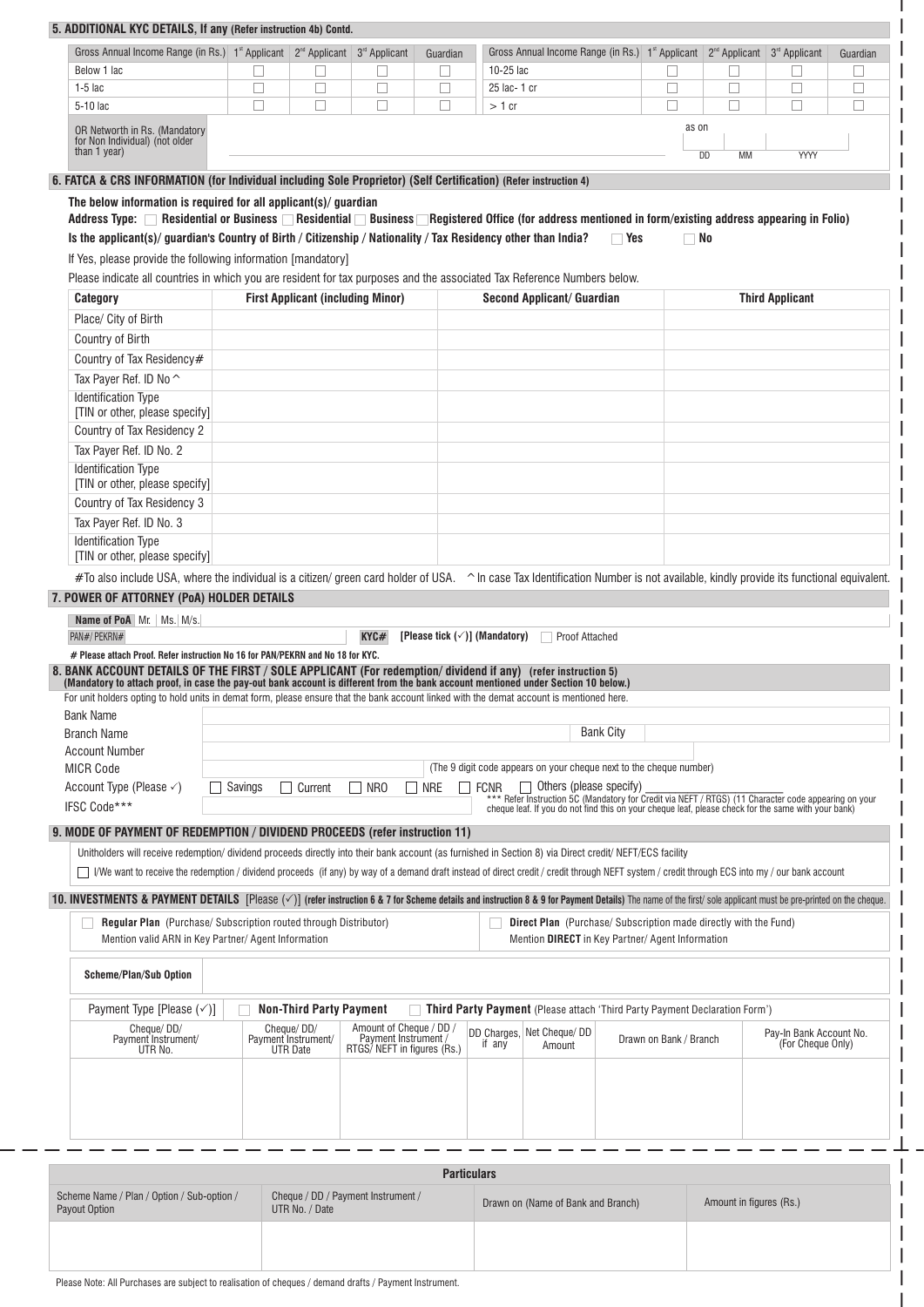| *Demat Account details are mandatory if the investor wishes to hold the units in Demat Mode<br><b>Beneficiary</b><br>DP ID<br>N<br>T.<br><b>NSDL</b><br>Account No.<br><b>Beneficiary</b><br>CDSL<br>DP Name entertainment and the state of the state of the state of the state of the state of the state of the state of the state of the state of the state of the state of the state of the state of the state of the state of t<br>Account No.<br>*Investor opting to hold units in demat form, may provide a copy of the DP statement enable us to match the demat details as stated in the application form.<br>12. NOMINATION (refer instruction 15) (Mandatory for new folios of Individuals where mode of holding is single) (For Units in Non-Demat Form)<br>[Please $(\checkmark)$ and sign] $\Box$ I/We do not wish to Nominate<br><b>Second Applicant</b><br><b>Third Applicant</b><br>First / Sole Applicant<br>0R<br>I/We wish to nominate as under:<br>Proportion (%) in which<br>Date of Birth<br>Name and Address of Guardian<br>Signature of Nominee<br>Relationship<br>Name and Address of Nominee(s)<br>(Optional)/ Guardian of<br>with<br>each Nominee<br>Nominee (Mandatory)<br>Applicant<br>(to be furnished in case the Nominee is a minor)<br>Nominee 1<br>Nominee 2<br>Nominee 3<br>13. DECLARATION & SIGNATURE/S (refer instruction 14)<br>I/We am/are not prohibited from accessing capital markets under any order/ruling/judgment etc., of any<br>SIGN HERE <sup>O</sup><br>regulation, including SEBI. I/We confirm that my application is in compliance with applicable Indian and<br>foreign laws. I/We hereby confirm and declare as under:-<br>(Please write Application Form No. / Folio No.<br>on the reverse of the Cheque / Demand Draft /<br>(1) I / We have read, understood and hereby agree to comply with the terms and conditions of the<br>Payment Instrument.)<br>scheme related documents and apply for allotment of Units of the Scheme(s) of HDFC Mutual Fund<br>('Fund') indicated above.<br>(2) I/We am/are eligible Investor(s) as per the scheme related documents and am/are authorised to<br>make this investment as per the Constitutive documents/ authorization(s). The amount invested in<br>the Scheme(s) is through legitimate sources only and is not for the purpose of contravention and/or<br>evasion of any act, rules, regulations, notifications or directions issued by any regulatory authority in<br>First / Sole<br>India.<br>Applicant /<br>(3) The information given in / with this application form is true and correct and further agree to furnish<br>Guardian<br>such other further/additional information as may be required by the HDFC Asset Management<br>Company Limited (AMC)/ Fund and undertake to inform the AMC / Fund/Registrars and Transfer<br><b>SIGN</b><br>Agent (RTA) in writing about any change in the information furnished from time to time.<br>(4) That in the event, the above information and/or any part of it is/are found to be false/ untrue/<br>misleading, I/We will be liable for the consequences arising therefrom.<br>(5) I/We hereby authorize you to disclose, share, remit in any form/manner/mode the above information<br>and/or any part of it including the changes/updates that may be provided by me/us to the Mutual<br>Fund, its Sponsor/s, Trustees, Asset Management Company, its employees, agents and third party<br>service providers, SEBI registered intermediaries for single updation/ submission, any Indian or<br>foreign statutory, regulatory, judicial, quasi- judicial authorities/agencies including but not limited to<br>SIGNATURE(S)<br>Financial Intelligence Unit-India (FIU-IND) etc without any intimation/advice to me/us.<br>Second<br>Applicant<br>(6) I/We will indemnify the Fund, AMC, Trustee, RTA and other intermediaries in case of any dispute<br>regarding the eligibility, validity and authorization of my/our transactions.<br>(7) The ARN holder (AMFI registered Distributor) has disclosed to me/us all the commissions (in the<br><b>SIGN</b><br>form of trail commission or any other mode), payable to him/them for the different competing<br>Schemes of various Mutual Funds from amongst which the Scheme is being recommended to<br>me/us.<br>(8) I/WE HEREBY CONFIRM THAT I/WE HAVE NOT BEEN OFFERED/ COMMUNICATED ANY<br>INDICATIVE PORTFOLIO AND/ OR ANY INDICATIVE YIELD BY THE FUND/AMC/ITS DISTRIBUTOR<br>FOR THIS INVESTMENT.<br>For Foreign Nationals Resident in India only:<br>I/We will redeem my/our entire investment/s before I/We change my/our Indian residency status. I/We<br>Third<br>shall be fully liable for all consequences (including taxation) arising out of the failure to redeem on<br>Applicant<br>account of change in residential status.<br>For NRIs/PIO/OCIs only:<br><b>SIGN</b><br>I/We confirm that my application is in compliance with applicable Indian and foreign laws.<br>If Yes, $(\checkmark)$ Repatriation basis $\Box$ Non-repatriation basis<br>Please $(\check{\phantom{e}})$ $\Box$ Yes $\Box$ No | <b>11. UNIT HOLDING OPTION</b> | DEMAT MODE* | <b>PHYSICAL MODE (Default)</b> |  | (refer instruction 13) |                             |
|-----------------------------------------------------------------------------------------------------------------------------------------------------------------------------------------------------------------------------------------------------------------------------------------------------------------------------------------------------------------------------------------------------------------------------------------------------------------------------------------------------------------------------------------------------------------------------------------------------------------------------------------------------------------------------------------------------------------------------------------------------------------------------------------------------------------------------------------------------------------------------------------------------------------------------------------------------------------------------------------------------------------------------------------------------------------------------------------------------------------------------------------------------------------------------------------------------------------------------------------------------------------------------------------------------------------------------------------------------------------------------------------------------------------------------------------------------------------------------------------------------------------------------------------------------------------------------------------------------------------------------------------------------------------------------------------------------------------------------------------------------------------------------------------------------------------------------------------------------------------------------------------------------------------------------------------------------------------------------------------------------------------------------------------------------------------------------------------------------------------------------------------------------------------------------------------------------------------------------------------------------------------------------------------------------------------------------------------------------------------------------------------------------------------------------------------------------------------------------------------------------------------------------------------------------------------------------------------------------------------------------------------------------------------------------------------------------------------------------------------------------------------------------------------------------------------------------------------------------------------------------------------------------------------------------------------------------------------------------------------------------------------------------------------------------------------------------------------------------------------------------------------------------------------------------------------------------------------------------------------------------------------------------------------------------------------------------------------------------------------------------------------------------------------------------------------------------------------------------------------------------------------------------------------------------------------------------------------------------------------------------------------------------------------------------------------------------------------------------------------------------------------------------------------------------------------------------------------------------------------------------------------------------------------------------------------------------------------------------------------------------------------------------------------------------------------------------------------------------------------------------------------------------------------------------------------------------------------------------------------------------------------------------------------------------------------------------------------------------------------------------------------------------------------------------------------------------------------------------------------------------------------------------------------------------------------------------------------------------------------------------------------------------------------------------------------------------------------------------------------------------------------------------------------------------------------------------------------------------------------------------------------------------------------------------------------------------------------------------------------------------------------------------------------------------------------------------------------------------------------------------------|--------------------------------|-------------|--------------------------------|--|------------------------|-----------------------------|
|                                                                                                                                                                                                                                                                                                                                                                                                                                                                                                                                                                                                                                                                                                                                                                                                                                                                                                                                                                                                                                                                                                                                                                                                                                                                                                                                                                                                                                                                                                                                                                                                                                                                                                                                                                                                                                                                                                                                                                                                                                                                                                                                                                                                                                                                                                                                                                                                                                                                                                                                                                                                                                                                                                                                                                                                                                                                                                                                                                                                                                                                                                                                                                                                                                                                                                                                                                                                                                                                                                                                                                                                                                                                                                                                                                                                                                                                                                                                                                                                                                                                                                                                                                                                                                                                                                                                                                                                                                                                                                                                                                                                                                                                                                                                                                                                                                                                                                                                                                                                                                                                                                                                   |                                |             |                                |  |                        |                             |
|                                                                                                                                                                                                                                                                                                                                                                                                                                                                                                                                                                                                                                                                                                                                                                                                                                                                                                                                                                                                                                                                                                                                                                                                                                                                                                                                                                                                                                                                                                                                                                                                                                                                                                                                                                                                                                                                                                                                                                                                                                                                                                                                                                                                                                                                                                                                                                                                                                                                                                                                                                                                                                                                                                                                                                                                                                                                                                                                                                                                                                                                                                                                                                                                                                                                                                                                                                                                                                                                                                                                                                                                                                                                                                                                                                                                                                                                                                                                                                                                                                                                                                                                                                                                                                                                                                                                                                                                                                                                                                                                                                                                                                                                                                                                                                                                                                                                                                                                                                                                                                                                                                                                   |                                |             |                                |  |                        |                             |
|                                                                                                                                                                                                                                                                                                                                                                                                                                                                                                                                                                                                                                                                                                                                                                                                                                                                                                                                                                                                                                                                                                                                                                                                                                                                                                                                                                                                                                                                                                                                                                                                                                                                                                                                                                                                                                                                                                                                                                                                                                                                                                                                                                                                                                                                                                                                                                                                                                                                                                                                                                                                                                                                                                                                                                                                                                                                                                                                                                                                                                                                                                                                                                                                                                                                                                                                                                                                                                                                                                                                                                                                                                                                                                                                                                                                                                                                                                                                                                                                                                                                                                                                                                                                                                                                                                                                                                                                                                                                                                                                                                                                                                                                                                                                                                                                                                                                                                                                                                                                                                                                                                                                   |                                |             |                                |  |                        |                             |
|                                                                                                                                                                                                                                                                                                                                                                                                                                                                                                                                                                                                                                                                                                                                                                                                                                                                                                                                                                                                                                                                                                                                                                                                                                                                                                                                                                                                                                                                                                                                                                                                                                                                                                                                                                                                                                                                                                                                                                                                                                                                                                                                                                                                                                                                                                                                                                                                                                                                                                                                                                                                                                                                                                                                                                                                                                                                                                                                                                                                                                                                                                                                                                                                                                                                                                                                                                                                                                                                                                                                                                                                                                                                                                                                                                                                                                                                                                                                                                                                                                                                                                                                                                                                                                                                                                                                                                                                                                                                                                                                                                                                                                                                                                                                                                                                                                                                                                                                                                                                                                                                                                                                   |                                |             |                                |  |                        |                             |
|                                                                                                                                                                                                                                                                                                                                                                                                                                                                                                                                                                                                                                                                                                                                                                                                                                                                                                                                                                                                                                                                                                                                                                                                                                                                                                                                                                                                                                                                                                                                                                                                                                                                                                                                                                                                                                                                                                                                                                                                                                                                                                                                                                                                                                                                                                                                                                                                                                                                                                                                                                                                                                                                                                                                                                                                                                                                                                                                                                                                                                                                                                                                                                                                                                                                                                                                                                                                                                                                                                                                                                                                                                                                                                                                                                                                                                                                                                                                                                                                                                                                                                                                                                                                                                                                                                                                                                                                                                                                                                                                                                                                                                                                                                                                                                                                                                                                                                                                                                                                                                                                                                                                   |                                |             |                                |  |                        |                             |
|                                                                                                                                                                                                                                                                                                                                                                                                                                                                                                                                                                                                                                                                                                                                                                                                                                                                                                                                                                                                                                                                                                                                                                                                                                                                                                                                                                                                                                                                                                                                                                                                                                                                                                                                                                                                                                                                                                                                                                                                                                                                                                                                                                                                                                                                                                                                                                                                                                                                                                                                                                                                                                                                                                                                                                                                                                                                                                                                                                                                                                                                                                                                                                                                                                                                                                                                                                                                                                                                                                                                                                                                                                                                                                                                                                                                                                                                                                                                                                                                                                                                                                                                                                                                                                                                                                                                                                                                                                                                                                                                                                                                                                                                                                                                                                                                                                                                                                                                                                                                                                                                                                                                   |                                |             |                                |  |                        |                             |
|                                                                                                                                                                                                                                                                                                                                                                                                                                                                                                                                                                                                                                                                                                                                                                                                                                                                                                                                                                                                                                                                                                                                                                                                                                                                                                                                                                                                                                                                                                                                                                                                                                                                                                                                                                                                                                                                                                                                                                                                                                                                                                                                                                                                                                                                                                                                                                                                                                                                                                                                                                                                                                                                                                                                                                                                                                                                                                                                                                                                                                                                                                                                                                                                                                                                                                                                                                                                                                                                                                                                                                                                                                                                                                                                                                                                                                                                                                                                                                                                                                                                                                                                                                                                                                                                                                                                                                                                                                                                                                                                                                                                                                                                                                                                                                                                                                                                                                                                                                                                                                                                                                                                   |                                |             |                                |  |                        |                             |
|                                                                                                                                                                                                                                                                                                                                                                                                                                                                                                                                                                                                                                                                                                                                                                                                                                                                                                                                                                                                                                                                                                                                                                                                                                                                                                                                                                                                                                                                                                                                                                                                                                                                                                                                                                                                                                                                                                                                                                                                                                                                                                                                                                                                                                                                                                                                                                                                                                                                                                                                                                                                                                                                                                                                                                                                                                                                                                                                                                                                                                                                                                                                                                                                                                                                                                                                                                                                                                                                                                                                                                                                                                                                                                                                                                                                                                                                                                                                                                                                                                                                                                                                                                                                                                                                                                                                                                                                                                                                                                                                                                                                                                                                                                                                                                                                                                                                                                                                                                                                                                                                                                                                   |                                |             |                                |  |                        |                             |
|                                                                                                                                                                                                                                                                                                                                                                                                                                                                                                                                                                                                                                                                                                                                                                                                                                                                                                                                                                                                                                                                                                                                                                                                                                                                                                                                                                                                                                                                                                                                                                                                                                                                                                                                                                                                                                                                                                                                                                                                                                                                                                                                                                                                                                                                                                                                                                                                                                                                                                                                                                                                                                                                                                                                                                                                                                                                                                                                                                                                                                                                                                                                                                                                                                                                                                                                                                                                                                                                                                                                                                                                                                                                                                                                                                                                                                                                                                                                                                                                                                                                                                                                                                                                                                                                                                                                                                                                                                                                                                                                                                                                                                                                                                                                                                                                                                                                                                                                                                                                                                                                                                                                   |                                |             |                                |  |                        |                             |
|                                                                                                                                                                                                                                                                                                                                                                                                                                                                                                                                                                                                                                                                                                                                                                                                                                                                                                                                                                                                                                                                                                                                                                                                                                                                                                                                                                                                                                                                                                                                                                                                                                                                                                                                                                                                                                                                                                                                                                                                                                                                                                                                                                                                                                                                                                                                                                                                                                                                                                                                                                                                                                                                                                                                                                                                                                                                                                                                                                                                                                                                                                                                                                                                                                                                                                                                                                                                                                                                                                                                                                                                                                                                                                                                                                                                                                                                                                                                                                                                                                                                                                                                                                                                                                                                                                                                                                                                                                                                                                                                                                                                                                                                                                                                                                                                                                                                                                                                                                                                                                                                                                                                   |                                |             |                                |  |                        |                             |
|                                                                                                                                                                                                                                                                                                                                                                                                                                                                                                                                                                                                                                                                                                                                                                                                                                                                                                                                                                                                                                                                                                                                                                                                                                                                                                                                                                                                                                                                                                                                                                                                                                                                                                                                                                                                                                                                                                                                                                                                                                                                                                                                                                                                                                                                                                                                                                                                                                                                                                                                                                                                                                                                                                                                                                                                                                                                                                                                                                                                                                                                                                                                                                                                                                                                                                                                                                                                                                                                                                                                                                                                                                                                                                                                                                                                                                                                                                                                                                                                                                                                                                                                                                                                                                                                                                                                                                                                                                                                                                                                                                                                                                                                                                                                                                                                                                                                                                                                                                                                                                                                                                                                   |                                |             |                                |  |                        |                             |
|                                                                                                                                                                                                                                                                                                                                                                                                                                                                                                                                                                                                                                                                                                                                                                                                                                                                                                                                                                                                                                                                                                                                                                                                                                                                                                                                                                                                                                                                                                                                                                                                                                                                                                                                                                                                                                                                                                                                                                                                                                                                                                                                                                                                                                                                                                                                                                                                                                                                                                                                                                                                                                                                                                                                                                                                                                                                                                                                                                                                                                                                                                                                                                                                                                                                                                                                                                                                                                                                                                                                                                                                                                                                                                                                                                                                                                                                                                                                                                                                                                                                                                                                                                                                                                                                                                                                                                                                                                                                                                                                                                                                                                                                                                                                                                                                                                                                                                                                                                                                                                                                                                                                   |                                |             |                                |  |                        | the units will be shared by |
|                                                                                                                                                                                                                                                                                                                                                                                                                                                                                                                                                                                                                                                                                                                                                                                                                                                                                                                                                                                                                                                                                                                                                                                                                                                                                                                                                                                                                                                                                                                                                                                                                                                                                                                                                                                                                                                                                                                                                                                                                                                                                                                                                                                                                                                                                                                                                                                                                                                                                                                                                                                                                                                                                                                                                                                                                                                                                                                                                                                                                                                                                                                                                                                                                                                                                                                                                                                                                                                                                                                                                                                                                                                                                                                                                                                                                                                                                                                                                                                                                                                                                                                                                                                                                                                                                                                                                                                                                                                                                                                                                                                                                                                                                                                                                                                                                                                                                                                                                                                                                                                                                                                                   |                                |             |                                |  |                        | (should aggregate to 100%)  |
|                                                                                                                                                                                                                                                                                                                                                                                                                                                                                                                                                                                                                                                                                                                                                                                                                                                                                                                                                                                                                                                                                                                                                                                                                                                                                                                                                                                                                                                                                                                                                                                                                                                                                                                                                                                                                                                                                                                                                                                                                                                                                                                                                                                                                                                                                                                                                                                                                                                                                                                                                                                                                                                                                                                                                                                                                                                                                                                                                                                                                                                                                                                                                                                                                                                                                                                                                                                                                                                                                                                                                                                                                                                                                                                                                                                                                                                                                                                                                                                                                                                                                                                                                                                                                                                                                                                                                                                                                                                                                                                                                                                                                                                                                                                                                                                                                                                                                                                                                                                                                                                                                                                                   |                                |             |                                |  |                        |                             |
|                                                                                                                                                                                                                                                                                                                                                                                                                                                                                                                                                                                                                                                                                                                                                                                                                                                                                                                                                                                                                                                                                                                                                                                                                                                                                                                                                                                                                                                                                                                                                                                                                                                                                                                                                                                                                                                                                                                                                                                                                                                                                                                                                                                                                                                                                                                                                                                                                                                                                                                                                                                                                                                                                                                                                                                                                                                                                                                                                                                                                                                                                                                                                                                                                                                                                                                                                                                                                                                                                                                                                                                                                                                                                                                                                                                                                                                                                                                                                                                                                                                                                                                                                                                                                                                                                                                                                                                                                                                                                                                                                                                                                                                                                                                                                                                                                                                                                                                                                                                                                                                                                                                                   |                                |             |                                |  |                        |                             |
|                                                                                                                                                                                                                                                                                                                                                                                                                                                                                                                                                                                                                                                                                                                                                                                                                                                                                                                                                                                                                                                                                                                                                                                                                                                                                                                                                                                                                                                                                                                                                                                                                                                                                                                                                                                                                                                                                                                                                                                                                                                                                                                                                                                                                                                                                                                                                                                                                                                                                                                                                                                                                                                                                                                                                                                                                                                                                                                                                                                                                                                                                                                                                                                                                                                                                                                                                                                                                                                                                                                                                                                                                                                                                                                                                                                                                                                                                                                                                                                                                                                                                                                                                                                                                                                                                                                                                                                                                                                                                                                                                                                                                                                                                                                                                                                                                                                                                                                                                                                                                                                                                                                                   |                                |             |                                |  |                        |                             |
|                                                                                                                                                                                                                                                                                                                                                                                                                                                                                                                                                                                                                                                                                                                                                                                                                                                                                                                                                                                                                                                                                                                                                                                                                                                                                                                                                                                                                                                                                                                                                                                                                                                                                                                                                                                                                                                                                                                                                                                                                                                                                                                                                                                                                                                                                                                                                                                                                                                                                                                                                                                                                                                                                                                                                                                                                                                                                                                                                                                                                                                                                                                                                                                                                                                                                                                                                                                                                                                                                                                                                                                                                                                                                                                                                                                                                                                                                                                                                                                                                                                                                                                                                                                                                                                                                                                                                                                                                                                                                                                                                                                                                                                                                                                                                                                                                                                                                                                                                                                                                                                                                                                                   |                                |             |                                |  |                        |                             |
|                                                                                                                                                                                                                                                                                                                                                                                                                                                                                                                                                                                                                                                                                                                                                                                                                                                                                                                                                                                                                                                                                                                                                                                                                                                                                                                                                                                                                                                                                                                                                                                                                                                                                                                                                                                                                                                                                                                                                                                                                                                                                                                                                                                                                                                                                                                                                                                                                                                                                                                                                                                                                                                                                                                                                                                                                                                                                                                                                                                                                                                                                                                                                                                                                                                                                                                                                                                                                                                                                                                                                                                                                                                                                                                                                                                                                                                                                                                                                                                                                                                                                                                                                                                                                                                                                                                                                                                                                                                                                                                                                                                                                                                                                                                                                                                                                                                                                                                                                                                                                                                                                                                                   |                                |             |                                |  |                        |                             |
|                                                                                                                                                                                                                                                                                                                                                                                                                                                                                                                                                                                                                                                                                                                                                                                                                                                                                                                                                                                                                                                                                                                                                                                                                                                                                                                                                                                                                                                                                                                                                                                                                                                                                                                                                                                                                                                                                                                                                                                                                                                                                                                                                                                                                                                                                                                                                                                                                                                                                                                                                                                                                                                                                                                                                                                                                                                                                                                                                                                                                                                                                                                                                                                                                                                                                                                                                                                                                                                                                                                                                                                                                                                                                                                                                                                                                                                                                                                                                                                                                                                                                                                                                                                                                                                                                                                                                                                                                                                                                                                                                                                                                                                                                                                                                                                                                                                                                                                                                                                                                                                                                                                                   |                                |             |                                |  |                        |                             |
|                                                                                                                                                                                                                                                                                                                                                                                                                                                                                                                                                                                                                                                                                                                                                                                                                                                                                                                                                                                                                                                                                                                                                                                                                                                                                                                                                                                                                                                                                                                                                                                                                                                                                                                                                                                                                                                                                                                                                                                                                                                                                                                                                                                                                                                                                                                                                                                                                                                                                                                                                                                                                                                                                                                                                                                                                                                                                                                                                                                                                                                                                                                                                                                                                                                                                                                                                                                                                                                                                                                                                                                                                                                                                                                                                                                                                                                                                                                                                                                                                                                                                                                                                                                                                                                                                                                                                                                                                                                                                                                                                                                                                                                                                                                                                                                                                                                                                                                                                                                                                                                                                                                                   |                                |             |                                |  |                        |                             |
|                                                                                                                                                                                                                                                                                                                                                                                                                                                                                                                                                                                                                                                                                                                                                                                                                                                                                                                                                                                                                                                                                                                                                                                                                                                                                                                                                                                                                                                                                                                                                                                                                                                                                                                                                                                                                                                                                                                                                                                                                                                                                                                                                                                                                                                                                                                                                                                                                                                                                                                                                                                                                                                                                                                                                                                                                                                                                                                                                                                                                                                                                                                                                                                                                                                                                                                                                                                                                                                                                                                                                                                                                                                                                                                                                                                                                                                                                                                                                                                                                                                                                                                                                                                                                                                                                                                                                                                                                                                                                                                                                                                                                                                                                                                                                                                                                                                                                                                                                                                                                                                                                                                                   |                                |             |                                |  |                        |                             |
|                                                                                                                                                                                                                                                                                                                                                                                                                                                                                                                                                                                                                                                                                                                                                                                                                                                                                                                                                                                                                                                                                                                                                                                                                                                                                                                                                                                                                                                                                                                                                                                                                                                                                                                                                                                                                                                                                                                                                                                                                                                                                                                                                                                                                                                                                                                                                                                                                                                                                                                                                                                                                                                                                                                                                                                                                                                                                                                                                                                                                                                                                                                                                                                                                                                                                                                                                                                                                                                                                                                                                                                                                                                                                                                                                                                                                                                                                                                                                                                                                                                                                                                                                                                                                                                                                                                                                                                                                                                                                                                                                                                                                                                                                                                                                                                                                                                                                                                                                                                                                                                                                                                                   |                                |             |                                |  |                        |                             |
|                                                                                                                                                                                                                                                                                                                                                                                                                                                                                                                                                                                                                                                                                                                                                                                                                                                                                                                                                                                                                                                                                                                                                                                                                                                                                                                                                                                                                                                                                                                                                                                                                                                                                                                                                                                                                                                                                                                                                                                                                                                                                                                                                                                                                                                                                                                                                                                                                                                                                                                                                                                                                                                                                                                                                                                                                                                                                                                                                                                                                                                                                                                                                                                                                                                                                                                                                                                                                                                                                                                                                                                                                                                                                                                                                                                                                                                                                                                                                                                                                                                                                                                                                                                                                                                                                                                                                                                                                                                                                                                                                                                                                                                                                                                                                                                                                                                                                                                                                                                                                                                                                                                                   |                                |             |                                |  |                        |                             |
|                                                                                                                                                                                                                                                                                                                                                                                                                                                                                                                                                                                                                                                                                                                                                                                                                                                                                                                                                                                                                                                                                                                                                                                                                                                                                                                                                                                                                                                                                                                                                                                                                                                                                                                                                                                                                                                                                                                                                                                                                                                                                                                                                                                                                                                                                                                                                                                                                                                                                                                                                                                                                                                                                                                                                                                                                                                                                                                                                                                                                                                                                                                                                                                                                                                                                                                                                                                                                                                                                                                                                                                                                                                                                                                                                                                                                                                                                                                                                                                                                                                                                                                                                                                                                                                                                                                                                                                                                                                                                                                                                                                                                                                                                                                                                                                                                                                                                                                                                                                                                                                                                                                                   |                                |             |                                |  |                        |                             |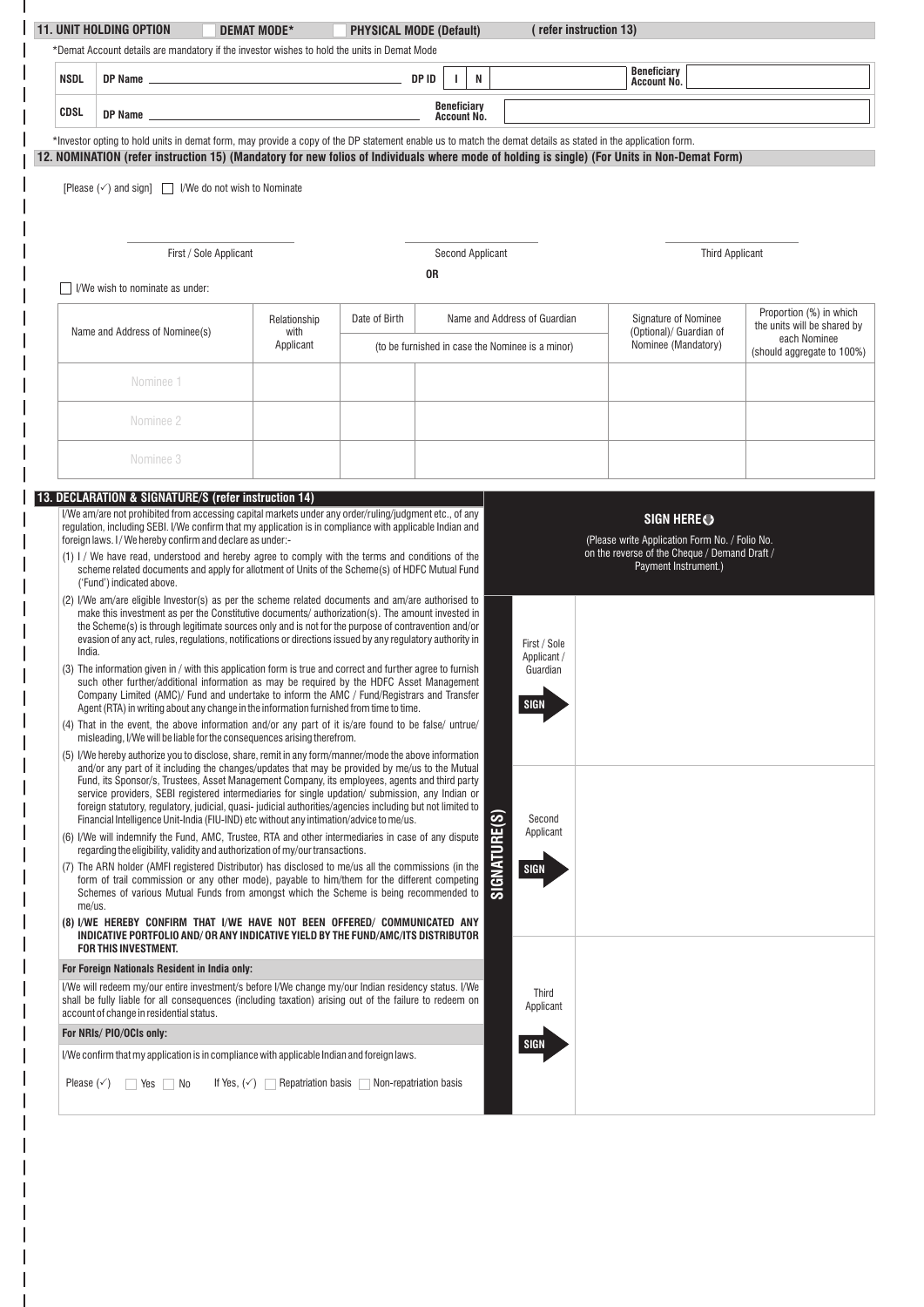## **APPLICATION FORM FOR SIP [For Investments through NACH/ ECS (Debit Clearing)/ Direct Debit Facility/ Standing Instruction]**



**Important: Please strike out the Section(s) that is/are not used by you to avoid any unauthorised use**

|                                                                                                                                                                                                                                                                                                                                                                                                                                                                                                                             |                                 |                                                                                                                    |                                                           |                                                    | <b>Enrolment Form no.</b>                                        |                      |                                                                           |
|-----------------------------------------------------------------------------------------------------------------------------------------------------------------------------------------------------------------------------------------------------------------------------------------------------------------------------------------------------------------------------------------------------------------------------------------------------------------------------------------------------------------------------|---------------------------------|--------------------------------------------------------------------------------------------------------------------|-----------------------------------------------------------|----------------------------------------------------|------------------------------------------------------------------|----------------------|---------------------------------------------------------------------------|
| <b>KEY PARTNER / AGENT INFORMATION</b> (Investors applying under Direct Plan must mention "Direct" in ARN column.)                                                                                                                                                                                                                                                                                                                                                                                                          |                                 |                                                                                                                    |                                                           |                                                    |                                                                  |                      | FOR OFFICE USE ONLY (TIME STAMP)                                          |
| ARN/ RIA Code                                                                                                                                                                                                                                                                                                                                                                                                                                                                                                               | ARN/ RIA Name                   | Sub-Agent's ARN                                                                                                    | <b>Bank Branch Code</b>                                   | <b>Internal Code</b><br>for Sub-Agent/<br>Employee | <b>Employee Unique</b><br><b>Identification Number</b><br>(EUIN) |                      |                                                                           |
| ARN-                                                                                                                                                                                                                                                                                                                                                                                                                                                                                                                        |                                 |                                                                                                                    |                                                           |                                                    |                                                                  |                      |                                                                           |
| EUIN Declaration (only where EUIN box is left blank) (Refer Item No. 3a)<br>I/We hereby confirm that the EUIN box has been intentionally left blank by me/us as this transaction is executed without any interaction or advice by the<br>employee/relationship manager/sales person of the above distributor/sub broker or notwithstanding the advice of in-appropriateness, if any, provided by the<br>employee/relationship manager/sales person of the distributor/sub broker.                                           |                                 |                                                                                                                    |                                                           |                                                    |                                                                  |                      |                                                                           |
|                                                                                                                                                                                                                                                                                                                                                                                                                                                                                                                             | Sign Here                       |                                                                                                                    | Sign Here                                                 |                                                    |                                                                  | Sign Here            |                                                                           |
|                                                                                                                                                                                                                                                                                                                                                                                                                                                                                                                             | First/ Sole Applicant/ Guardian |                                                                                                                    | <b>Second Applicant</b>                                   |                                                    |                                                                  | Third Applicant      |                                                                           |
| Transaction Charges for Applications through Distributors only (Refer Item No. 17 and please tick $(\checkmark)$ any one)                                                                                                                                                                                                                                                                                                                                                                                                   |                                 |                                                                                                                    |                                                           |                                                    | D<br>Date:                                                       | D<br>M               | M                                                                         |
| If the total commitment of investment through SIP (i.e. amount per SIP installment X no. of installments) amounts to Rs.10,000 or more and your Distributor has opted to receive transaction<br>Charges, the same are deductible<br>issued against the balance of the installment amounts invested.<br>Upfront commission shall be paid directly by the investor to the ARN Holder (AMFI registered Distributor) based on the investors' assessment of various factors including the service rendered by<br>the ARN Holder. |                                 | (Rs. 150 deductible as Transaction Charge and payable to the Distributor)                                          |                                                           |                                                    |                                                                  |                      | (Rs. 100 deductible as Transaction Charge and payable to the Distributor) |
| Please $(\check{ } )$ any one. In the absence of indication of the option the form is liable to be rejected.                                                                                                                                                                                                                                                                                                                                                                                                                |                                 |                                                                                                                    |                                                           |                                                    |                                                                  |                      |                                                                           |
| <b>NEW REGISTRATION</b>                                                                                                                                                                                                                                                                                                                                                                                                                                                                                                     |                                 |                                                                                                                    | <b>CHANGE OTM DEBIT MANDATE</b> (Refer Item No. 7(e)(iv)) |                                                    |                                                                  |                      | <b>CANCELLATION</b> (Refer Item No. 11)                                   |
| <b>INVESTOR DETAILS</b>                                                                                                                                                                                                                                                                                                                                                                                                                                                                                                     |                                 |                                                                                                                    |                                                           |                                                    |                                                                  |                      |                                                                           |
| Application No. (For new investor)/ Folio No. (For existing Unitholder)<br>First/ Sole Applicant Details                                                                                                                                                                                                                                                                                                                                                                                                                    |                                 |                                                                                                                    |                                                           |                                                    |                                                                  |                      |                                                                           |
| <b>Mobile No.</b>                                                                                                                                                                                                                                                                                                                                                                                                                                                                                                           |                                 | <b>Email Id</b>                                                                                                    |                                                           |                                                    |                                                                  |                      |                                                                           |
| <b>NAME OF FIRST / SOLE APPLICANT</b>                                                                                                                                                                                                                                                                                                                                                                                                                                                                                       | Mr. Ms. M/s.                    |                                                                                                                    |                                                           |                                                    |                                                                  |                      |                                                                           |
| <b>NAME OF THE SECOND APPLICANT</b>                                                                                                                                                                                                                                                                                                                                                                                                                                                                                         | Mr. Ms. M/s.                    |                                                                                                                    |                                                           |                                                    |                                                                  |                      |                                                                           |
| <b>NAME OF THE THIRD APPLICANT</b>                                                                                                                                                                                                                                                                                                                                                                                                                                                                                          | Mr. Ms. M/s.                    |                                                                                                                    |                                                           |                                                    |                                                                  |                      |                                                                           |
| <b>Applicant</b>                                                                                                                                                                                                                                                                                                                                                                                                                                                                                                            |                                 |                                                                                                                    | PAN/ PEKRN <sup>*</sup> (Mandatory)                       |                                                    |                                                                  | <b>KYC</b> Mandatory | <b>Proof Attached</b>                                                     |
| Sole / First Applicant                                                                                                                                                                                                                                                                                                                                                                                                                                                                                                      |                                 |                                                                                                                    |                                                           |                                                    |                                                                  |                      |                                                                           |
| Second Applicant                                                                                                                                                                                                                                                                                                                                                                                                                                                                                                            |                                 |                                                                                                                    |                                                           |                                                    |                                                                  |                      |                                                                           |
| <b>Third Applicant</b>                                                                                                                                                                                                                                                                                                                                                                                                                                                                                                      |                                 |                                                                                                                    |                                                           |                                                    |                                                                  | $\Box$               | $\Box$                                                                    |
| Guardian/POA Holder                                                                                                                                                                                                                                                                                                                                                                                                                                                                                                         |                                 |                                                                                                                    |                                                           |                                                    |                                                                  | $\Box$               | ⊔                                                                         |
| # Please attach Proof. If PAN/PEKRN/KYC is already validated please don't attach any proof. PEKRN mandatory for Micro SIP. Refer Item No. 15 and 16.                                                                                                                                                                                                                                                                                                                                                                        |                                 |                                                                                                                    |                                                           |                                                    |                                                                  |                      |                                                                           |
| NAME OF THE GUARDIAN (In case of minor) / CONTACT PERSON - DESIGNATION / PoA HOLDER (In case of Non-individual Investors)<br>Mr. Ms. M/s.<br><b>RELATIONSHIP WITH MINOR</b>                                                                                                                                                                                                                                                                                                                                                 |                                 |                                                                                                                    |                                                           |                                                    |                                                                  |                      |                                                                           |
| I/WE WOULD LIKE TO INVEST TO MEET MY/OUR FINANCIAL GOALS (choose anyone $(\check{\phantom{e}})$ (Refer Item No. 19)<br>$\top$ Marriage                                                                                                                                                                                                                                                                                                                                                                                      | Dream Home                      | Dream Car                                                                                                          | Children's Education                                      |                                                    | Children's Marriage                                              | $\Box$ World Tour    | Retirement                                                                |
| <b>Target Amount</b>                                                                                                                                                                                                                                                                                                                                                                                                                                                                                                        |                                 |                                                                                                                    |                                                           |                                                    |                                                                  |                      |                                                                           |
|                                                                                                                                                                                                                                                                                                                                                                                                                                                                                                                             |                                 |                                                                                                                    |                                                           |                                                    |                                                                  |                      |                                                                           |
|                                                                                                                                                                                                                                                                                                                                                                                                                                                                                                                             |                                 |                                                                                                                    |                                                           |                                                    |                                                                  |                      |                                                                           |
|                                                                                                                                                                                                                                                                                                                                                                                                                                                                                                                             |                                 |                                                                                                                    |                                                           |                                                    |                                                                  |                      |                                                                           |
|                                                                                                                                                                                                                                                                                                                                                                                                                                                                                                                             |                                 |                                                                                                                    |                                                           |                                                    |                                                                  |                      |                                                                           |
|                                                                                                                                                                                                                                                                                                                                                                                                                                                                                                                             |                                 |                                                                                                                    |                                                           |                                                    |                                                                  |                      |                                                                           |
|                                                                                                                                                                                                                                                                                                                                                                                                                                                                                                                             |                                 |                                                                                                                    | ACKNOWLEDGEMENT SLIP (To be filled in by the Unit holder) |                                                    |                                                                  |                      |                                                                           |
| Date:                                                                                                                                                                                                                                                                                                                                                                                                                                                                                                                       |                                 | Head Office : HDFC House, 2nd Floor, H.T. Parekh Marg, 165-166, Backbay Reclamation, Churchgate, Mumbai - 400 020. | <b>HDFC MUTUAL FUND</b>                                   |                                                    |                                                                  |                      |                                                                           |

| <b>ADDINATION</b> FUILD NO.   |          |                                                                  | ISC Stamp & Signature |
|-------------------------------|----------|------------------------------------------------------------------|-----------------------|
| Received from Mr./Ms./M/s.    |          | SIP application                                                  |                       |
| Scheme / Plan / Option        |          | Scheme 1                                                         |                       |
|                               | Scheme 2 | Scheme 3                                                         |                       |
| Total Instalment Amount (Rs.) |          | Please Note: All purchases are subject to realisation of cheques |                       |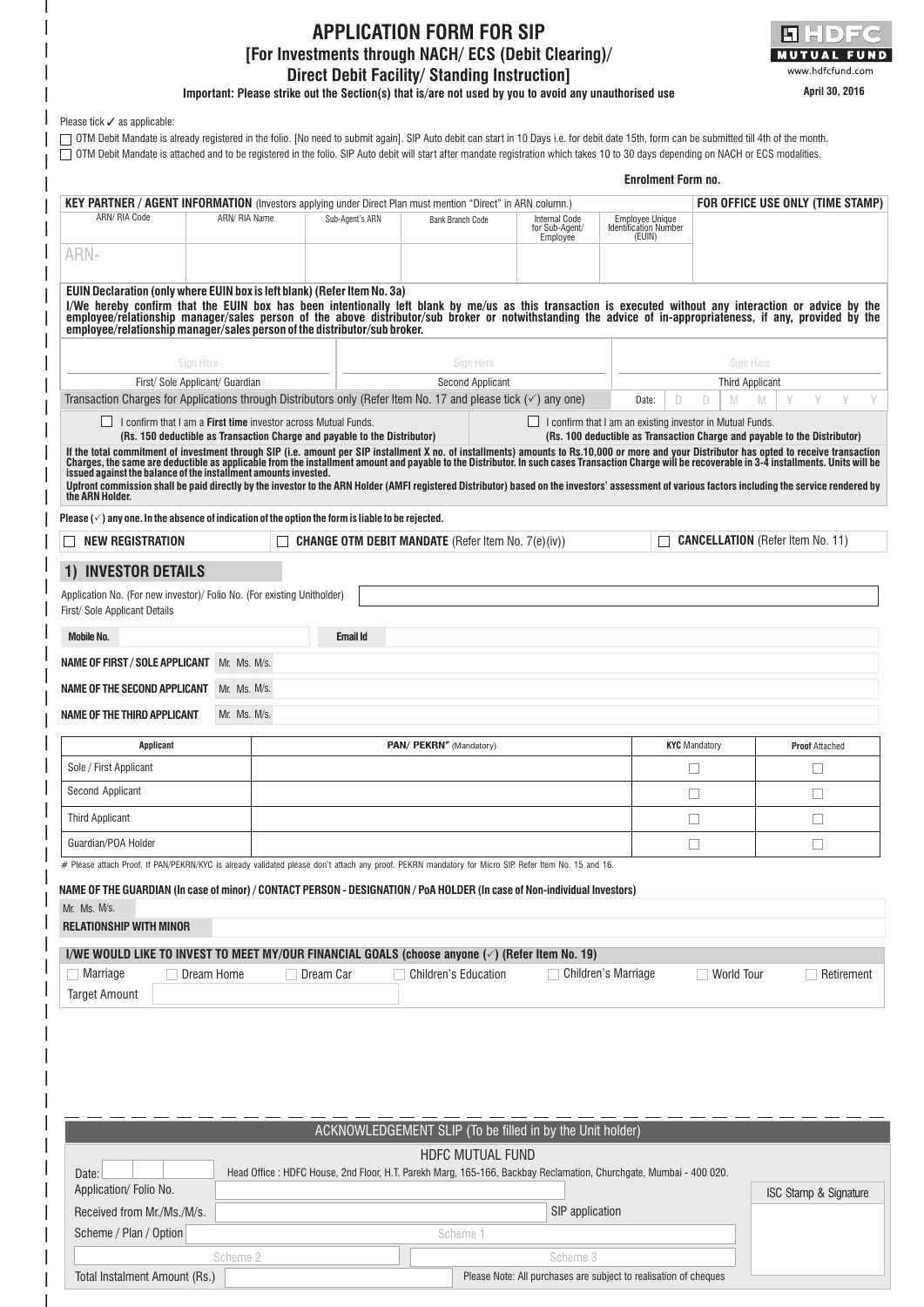|                       | 2) INVESTMENT DETAILS [Please tick $(\checkmark)$ ]                                                                                                          |                                                                                                                                                                                                                                                       |                                                                                                                                                                                  |                                   |                                                                              |                                   |                                                                                                                                                                                                                                                                                                                                                                                                                                     |
|-----------------------|--------------------------------------------------------------------------------------------------------------------------------------------------------------|-------------------------------------------------------------------------------------------------------------------------------------------------------------------------------------------------------------------------------------------------------|----------------------------------------------------------------------------------------------------------------------------------------------------------------------------------|-----------------------------------|------------------------------------------------------------------------------|-----------------------------------|-------------------------------------------------------------------------------------------------------------------------------------------------------------------------------------------------------------------------------------------------------------------------------------------------------------------------------------------------------------------------------------------------------------------------------------|
|                       |                                                                                                                                                              | Scheme Name (1)                                                                                                                                                                                                                                       |                                                                                                                                                                                  |                                   | Plan                                                                         |                                   | Option/Sub-option                                                                                                                                                                                                                                                                                                                                                                                                                   |
|                       |                                                                                                                                                              |                                                                                                                                                                                                                                                       |                                                                                                                                                                                  |                                   | Regular Direct                                                               |                                   |                                                                                                                                                                                                                                                                                                                                                                                                                                     |
| Amount (₹)            | <b>SIP Installment</b>                                                                                                                                       |                                                                                                                                                                                                                                                       | <b>Start Month/Year</b><br>Y<br>M<br>M<br>Y                                                                                                                                      |                                   | End Month/Year (Default Dec 2036)*<br>M<br>M<br>Y<br>Y                       | Y                                 | <b>SIP Frequency</b><br>$SIP$ $1st$ $5th$ $10th$ $1$<br>Monthly <sup>+</sup><br>Date 20th 25th 4 All 6 Dates<br>Quarterly                                                                                                                                                                                                                                                                                                           |
| Amount $($ ₹ $)$      | SIP TOP-UP $(\checkmark)$                                                                                                                                    | TOP-UP<br>Frequency $(\checkmark)$ :                                                                                                                                                                                                                  | <b>Half Yearly</b><br>Yearly <sup>+</sup>                                                                                                                                        | CAP Amount*: ₹_                   | SIP TOP-UP CAP                                                               |                                   | <b>CAP Month-Year*:</b><br>0R<br>M<br>M                                                                                                                                                                                                                                                                                                                                                                                             |
|                       | (TOP UP amount has to be in multiples of Rs.100 only. Please see Instruction 7(c) {i})                                                                       |                                                                                                                                                                                                                                                       |                                                                                                                                                                                  |                                   | (Investor has to choose only one option)                                     |                                   |                                                                                                                                                                                                                                                                                                                                                                                                                                     |
|                       |                                                                                                                                                              | Scheme Name (2)                                                                                                                                                                                                                                       |                                                                                                                                                                                  |                                   | Plan<br>$Regular \Box$ Direct                                                |                                   | Option/Sub-option                                                                                                                                                                                                                                                                                                                                                                                                                   |
| Amount $(₹)$          | <b>SIP Installment</b>                                                                                                                                       |                                                                                                                                                                                                                                                       | <b>Start Month/Year</b><br>M<br>M<br>Y Y                                                                                                                                         |                                   | End Month/Year (Default Dec 2036)*<br>M<br><b>M</b><br>Y Y                   | Y                                 | <b>SIP Frequency</b><br>$SIP$ $Ist$ $J5th$ $I0th$ $I15th$<br>Monthly <sup>+</sup><br>Date 20th 25th 4 All 6 Dates<br>Quarterly                                                                                                                                                                                                                                                                                                      |
| Amount $(\bar{\tau})$ | SIP TOP-UP $(\checkmark)$<br>(TOP UP amount has to be in multiples of Rs.100 only. Please see Instruction 7(c) {i})                                          | TOP-UP<br>Frequency $(\checkmark)$ :                                                                                                                                                                                                                  | <b>Half Yearly</b><br>Yearly <sup>+</sup>                                                                                                                                        |                                   | SIP TOP-UP CAP<br>CAP Amount*: ₹<br>(Investor has to choose only one option) |                                   | <b>CAP Month-Year*:</b><br>0R<br>Y<br>M<br>M                                                                                                                                                                                                                                                                                                                                                                                        |
|                       |                                                                                                                                                              | Scheme Name (3)                                                                                                                                                                                                                                       |                                                                                                                                                                                  |                                   | Plan<br>$\Box$ Regular $\Box$ Direct                                         |                                   | Option/Sub-option                                                                                                                                                                                                                                                                                                                                                                                                                   |
|                       |                                                                                                                                                              |                                                                                                                                                                                                                                                       | <b>Start Month/Year</b>                                                                                                                                                          |                                   | End Month/Year (Default Dec 2036)*                                           |                                   | <b>SIP Frequency</b><br>$SIP$ $1st$ $5th$ $10th$ <sup>+</sup> $15th$                                                                                                                                                                                                                                                                                                                                                                |
| Amount $(\bar{z})$    | <b>SIP Installment</b>                                                                                                                                       |                                                                                                                                                                                                                                                       | M<br>Y<br>M<br>Y                                                                                                                                                                 |                                   | M<br>M<br>Y Y                                                                |                                   | Monthly <sup>+</sup><br>Date 20th 25th 4II 6 Dates<br>Quarterly                                                                                                                                                                                                                                                                                                                                                                     |
| Amount $(\bar{z})$    | SIP TOP-UP $(\check{y})$<br>(TOP UP amount has to be in multiples of Rs.100 only. Please see Instruction 7(c) {i})                                           | TOP-UP<br>Frequency $(\checkmark)$ :                                                                                                                                                                                                                  | <b>Half Yearly</b><br>$\overline{\phantom{a}}$ Yearly <sup>+</sup>                                                                                                               |                                   | SIP TOP-UP CAP<br>CAP Amount*: ₹                                             |                                   | <b>CAP Month-Year*:</b><br>0R<br>M<br>M                                                                                                                                                                                                                                                                                                                                                                                             |
|                       | Default if not selected. • In case of Quarterly SIP, only the Yearly option is available as SIP Top-Up frequency.                                            |                                                                                                                                                                                                                                                       |                                                                                                                                                                                  |                                   | (Investor has to choose only one option)                                     |                                   |                                                                                                                                                                                                                                                                                                                                                                                                                                     |
|                       | *TOP-UP CAP amount: Please refer Instruction 7(c){ii}]                                                                                                       |                                                                                                                                                                                                                                                       | # TOP-UP CAP Month-Year: Please refer Instruction 7(c){ii}]                                                                                                                      |                                   |                                                                              |                                   |                                                                                                                                                                                                                                                                                                                                                                                                                                     |
|                       |                                                                                                                                                              |                                                                                                                                                                                                                                                       |                                                                                                                                                                                  |                                   |                                                                              |                                   | Maximum amount of debit (SIP+Top-up) under direct debit facility for investors with bank accounts with State Bank of India shall not exceed Rs. 5,00,000/- per installment.                                                                                                                                                                                                                                                         |
|                       | <b>First SIP Transaction via Cheque No.</b>                                                                                                                  |                                                                                                                                                                                                                                                       | <b>Cheque Dated</b>                                                                                                                                                              | D                                 | M<br>Ð<br>- M                                                                |                                   | Amount@ (Rs.)                                                                                                                                                                                                                                                                                                                                                                                                                       |
|                       | Mandatory Enclosure (if 1st Installment is not by cheque)<br>The name of the first/sole applicant must be pre-printed on the cheque.                         |                                                                                                                                                                                                                                                       | Blank cancelled cheque                                                                                                                                                           |                                   | Copy of cheque                                                               |                                   | @The first cheque amount should be same<br>as each/total SIP Amount.                                                                                                                                                                                                                                                                                                                                                                |
|                       | <b>3) BANK DETAILS</b>                                                                                                                                       |                                                                                                                                                                                                                                                       |                                                                                                                                                                                  |                                   |                                                                              |                                   |                                                                                                                                                                                                                                                                                                                                                                                                                                     |
|                       | OTM Bank Details to be debited for the SIP (OTM already Registered)                                                                                          |                                                                                                                                                                                                                                                       |                                                                                                                                                                                  |                                   |                                                                              |                                   |                                                                                                                                                                                                                                                                                                                                                                                                                                     |
| <b>Bank Name:</b>     |                                                                                                                                                              |                                                                                                                                                                                                                                                       | <b>Account Number:</b>                                                                                                                                                           |                                   |                                                                              |                                   |                                                                                                                                                                                                                                                                                                                                                                                                                                     |
|                       | NOTE: In case the OTM is not registered, please fill in the attached OTM Debit Mandate.                                                                      |                                                                                                                                                                                                                                                       |                                                                                                                                                                                  |                                   |                                                                              |                                   |                                                                                                                                                                                                                                                                                                                                                                                                                                     |
|                       | 4) UNIT HOLDING OPTION                                                                                                                                       | DEMAT MODE*                                                                                                                                                                                                                                           | <b>PHYSICAL MODE (Default)</b>                                                                                                                                                   |                                   |                                                                              | (refer instruction 10)            |                                                                                                                                                                                                                                                                                                                                                                                                                                     |
|                       | *Demat Account details are mandatory if the investor wishes to hold the units in Demat Mode                                                                  |                                                                                                                                                                                                                                                       |                                                                                                                                                                                  |                                   |                                                                              |                                   |                                                                                                                                                                                                                                                                                                                                                                                                                                     |
| <b>NSDL</b>           | DP Name _                                                                                                                                                    | $\mathcal{L}^{\mathcal{L}}(\mathcal{L}^{\mathcal{L}})$ and the set of the set of the set of the set of the set of the set of the set of the set of the set of the set of the set of the set of the set of the set of the set of the set of the set of | DP ID                                                                                                                                                                            | N<br>÷.                           |                                                                              | <b>Beneficiary</b><br>Account No. |                                                                                                                                                                                                                                                                                                                                                                                                                                     |
| CDSL                  | DP Name $\equiv$                                                                                                                                             |                                                                                                                                                                                                                                                       |                                                                                                                                                                                  | <b>Beneficiary</b><br>Account No. |                                                                              |                                   |                                                                                                                                                                                                                                                                                                                                                                                                                                     |
|                       | *Investor opting to hold units in demat form, may provide a copy of the DP statement enable us to match the demat details as stated in the application form. |                                                                                                                                                                                                                                                       |                                                                                                                                                                                  |                                   |                                                                              |                                   |                                                                                                                                                                                                                                                                                                                                                                                                                                     |
|                       | 5) DECLARATION AND SIGNATURE(S)                                                                                                                              |                                                                                                                                                                                                                                                       |                                                                                                                                                                                  |                                   |                                                                              |                                   |                                                                                                                                                                                                                                                                                                                                                                                                                                     |
|                       | I/We hereby confirm and declare as under:-<br>from amongst which the Scheme is being recommended to me/us.                                                   |                                                                                                                                                                                                                                                       |                                                                                                                                                                                  |                                   |                                                                              |                                   | l/ We have read, understood and agree to comply with the terms and conditions of the scheme related documents of the Scheme and the terms & conditions of enrolment for Systematic Investment Plan (SIP)<br>and of NACH/ECS (Debi<br>The ARN holder has disclosed to me/us all the commissions (in the form of trail commission or any other mode), payable to him/them for the different competing Schemes of various mutual Funds |
|                       |                                                                                                                                                              |                                                                                                                                                                                                                                                       |                                                                                                                                                                                  |                                   |                                                                              |                                   |                                                                                                                                                                                                                                                                                                                                                                                                                                     |
|                       | First/ Sole Unit holder/ Guardian/ POA Holder                                                                                                                |                                                                                                                                                                                                                                                       |                                                                                                                                                                                  | Second Unit holder                |                                                                              |                                   | Third Unit holder                                                                                                                                                                                                                                                                                                                                                                                                                   |
| <b>SIGNATURE (S)</b>  |                                                                                                                                                              |                                                                                                                                                                                                                                                       | Please note: Signature(s) should be as it appears on the Application Form and in the same order.<br>In case the mode of holding is joint, all Unit holders are required to sign. |                                   |                                                                              |                                   |                                                                                                                                                                                                                                                                                                                                                                                                                                     |
|                       |                                                                                                                                                              |                                                                                                                                                                                                                                                       |                                                                                                                                                                                  |                                   |                                                                              |                                   |                                                                                                                                                                                                                                                                                                                                                                                                                                     |

 $\overline{\phantom{a}}$  $\overline{\phantom{a}}$ 

I  $\overline{\phantom{a}}$  $\overline{\phantom{a}}$ I  $\overline{\phantom{a}}$ 

I  $\overline{\phantom{a}}$  $\overline{\phantom{a}}$ I I  $\overline{\phantom{a}}$  $\overline{\phantom{a}}$ I  $\overline{\phantom{a}}$  $\overline{\phantom{a}}$  $\overline{\phantom{a}}$  $\overline{\phantom{a}}$  $\overline{\phantom{a}}$ 

 $\overline{\phantom{a}}$  $\overline{\phantom{a}}$  $\overline{\phantom{a}}$  $\overline{\phantom{a}}$ I  $\overline{\phantom{a}}$  $\overline{\phantom{a}}$  $\overline{\phantom{a}}$  $\overline{\phantom{a}}$  $\overline{\phantom{a}}$ 

 $\overline{\phantom{a}}$  $\overline{\phantom{a}}$ I  $\overline{\phantom{a}}$  $\overline{\phantom{a}}$ I I  $\overline{\phantom{a}}$  $\overline{\phantom{a}}$  $\overline{\phantom{a}}$  $\overline{\phantom{a}}$  $\overline{\phantom{a}}$